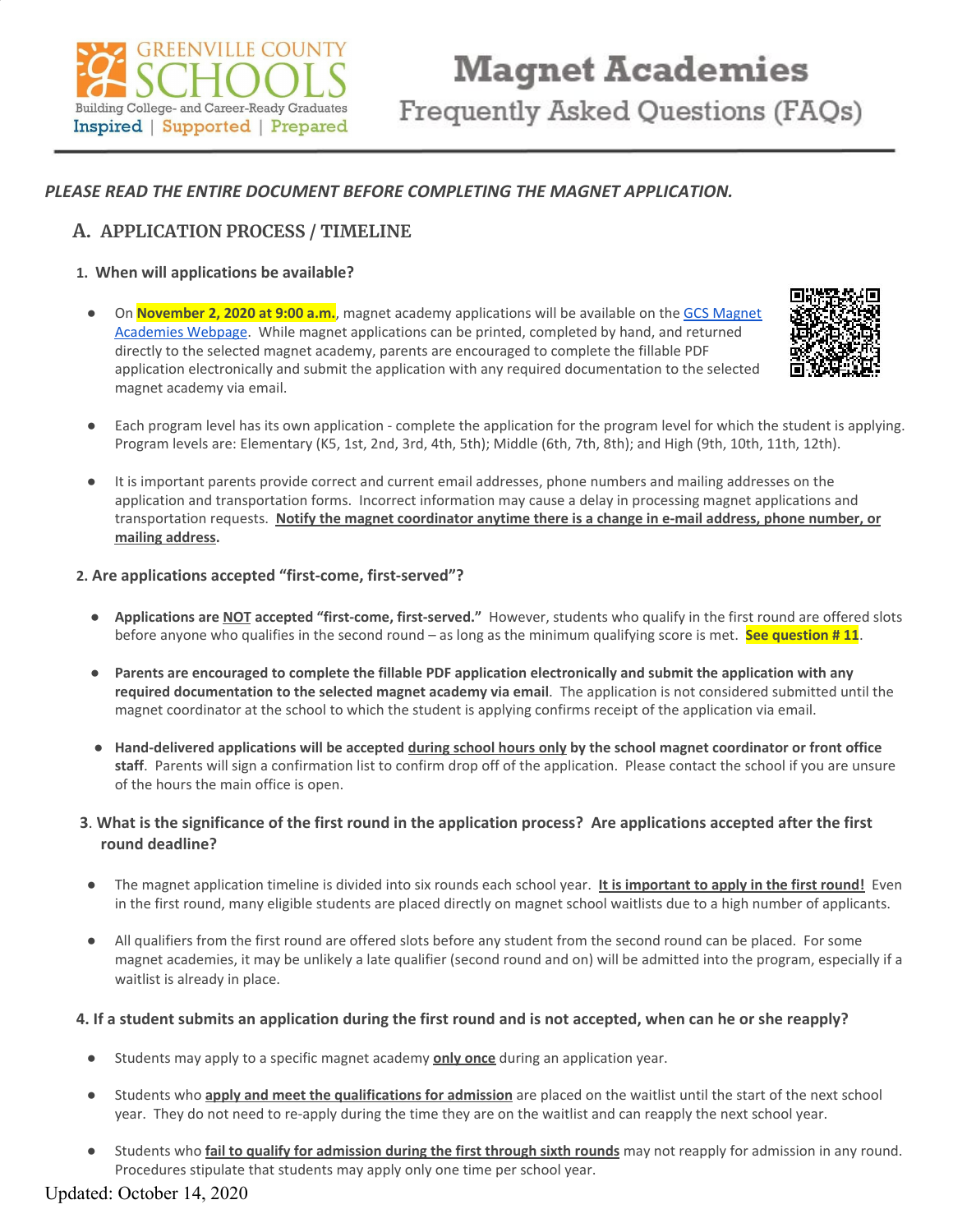- 5. What is the policy regarding the acceptance of new students whose siblings are already in the magnet academy? **Does this policy apply to all magnet academies and programs?**
	- In Round 1 ONLY, siblings of magnet students who will return the following school year are given priority in acceptance. Therefore, it is very important siblings of magnet students submit applications by the Round 1 deadline. They must complete the application and earn the minimum qualifying score for their program level. Siblings are accepted in the order of their score - beginning with students with the highest score to students with the lowest qualifying score. Once all siblings who have qualified are assigned a slot, non-siblings will be accepted beginning with the highest score to the lowest qualifying score until the school's assigned slots have been filled. Siblings may be placed on the waitlist if the number of qualifying siblings exceeds the number of available slots.

#### **6. How does the waitlist system work?**

- When necessary, a waitlist is maintained from the first round of admissions until the beginning of the new school year. Students on the current waitlist are not carried over to the next school year - they must reapply for the next school year.
- No students will be offered slots during the first ten (10) days of any given school year.
- Students on the waitlist are not invited to magnet academy spring orientation meetings. They should complete the **registration process and attend the scheduled orientation meetings at their home-based schools.** There are no guarantees a student on the waitlist will be offered a magnet slot for the next school year. If a student is offered a slot at a magnet academy after an orientation meeting has taken place, magnet school staff will ensure the student and parents receive the information that was shared at the spring orientation meeting.
- Parents of students placed on a waitlist will be contacted by the school's magnet coordinator if a slot becomes available. For waitlisted students and all applicants in Rounds 4, 5, and 6, parents are expected to immediately accept or decline the **magnet slot at the time parents are contacted.**
- Waitlisted students who are offered slots after **June 30, 2021** and request transportation will be routed beginning **September 7, 2021**. The Transportation Office will contact parents with routing information. Parents should plan to transport the student to and from school until contacted by a representative from the Transportation Office.

#### **7. What happens when an incomplete application is received?**

- It is the responsibility of the parent and student to submit a complete application with all required documents by the **stated deadline. Schools will not accept incomplete applications.**
- If the magnet round closes and the application is incomplete, it will be moved to the next round and held until the requested information is received. Once the application is complete, it will be scored and recorded in the current round.

## 8. What is the lottery system and how does it work? Is it used at all grade levels and in all magnet academies?

- Beginning with students with the highest score and decreasing to students with the minimum qualifying score, students are accepted into the school's magnet program until all slots are filled.
- It is common for two or more qualifying students to have the same numerical score. The lottery is used to determine the order in which students with the same scores are assigned slots. When two or more students have the same numerical score, their names will be randomly selected by the computerized application system to determine who will be accepted first, second, etc. before moving to the next highest score on the list.

#### **9. How many students are accepted each year?**

The number of magnet students accepted is determined by district enrollment projections. Students who apply and qualify during the first round have a greater chance of being offered a slot than those who qualify in later rounds.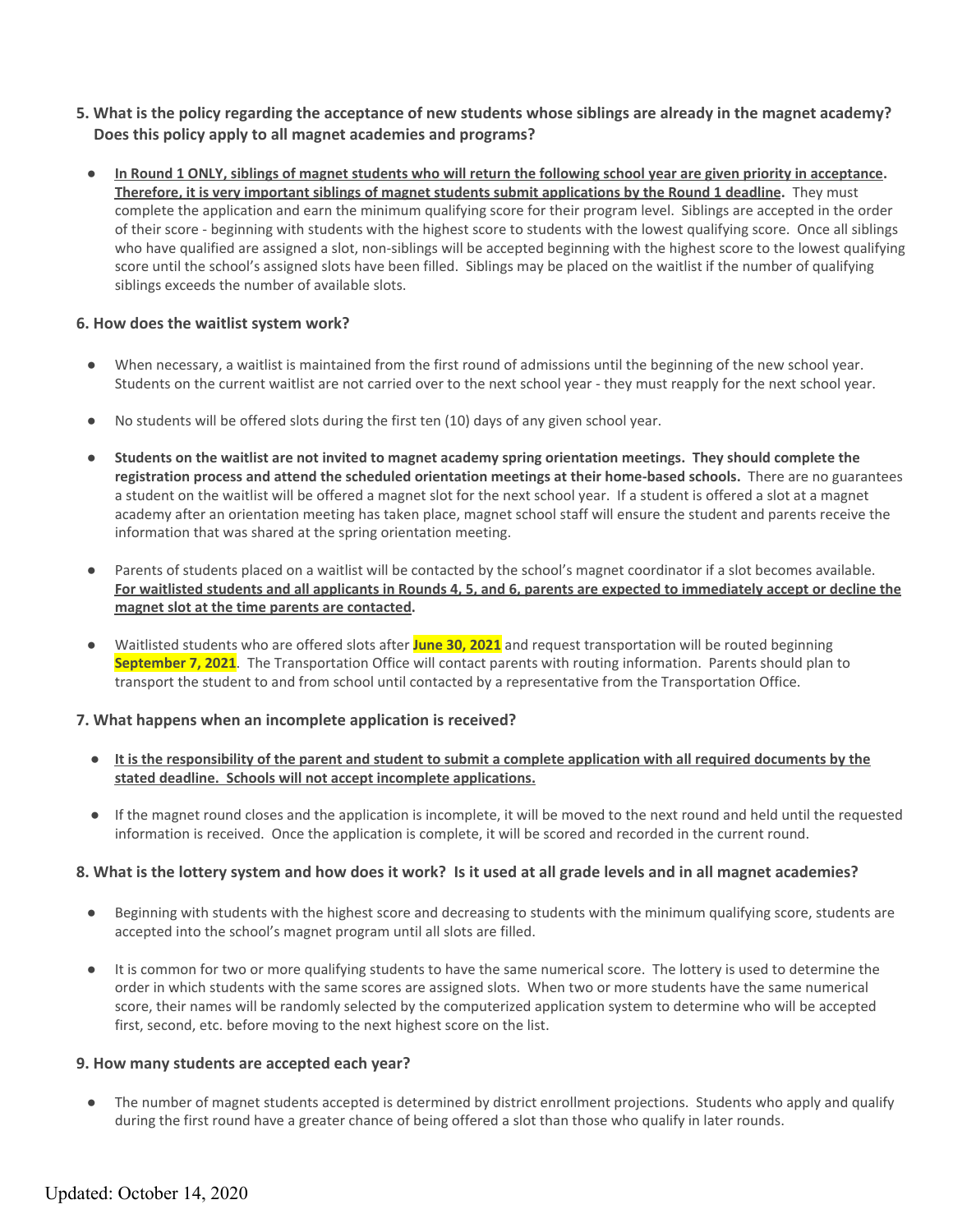# **B. APPLICATION SCORING**

## **10. How is the application scored and evaluated?**

There are four criteria – attendance, grades, discipline, and a student statement. A rubric is used to score applications. **See questions #12-15 for more information about each criterion**.

#### **11. What are the maximum and minimum scores required for qualification into a magnet program?**

| <b>Program Level</b> | <b>Maximum Score</b> | <b>Minimum Score</b> |
|----------------------|----------------------|----------------------|
| <b>Elementary</b>    | 22                   | 16                   |
| <b>Middle</b>        | 22                   | 16                   |
| High                 | 25                   | 20                   |

#### **12. How is student attendance evaluated and weighted in the scoring process?**

- The state standard for acceptable attendance is five or fewer absences per semester (excluding religious holidays and those excused by a physician or principal).
- An elementary or middle school applicant with five or fewer absences during the second semester of **2019-20** earns four points. For each absence over five, a point will be deducted. An elementary or middle school applicant with nine or more absences earns no points.
- A high school applicant with five or fewer absences during the second semester of **2019-20** earns four points. A high school applicant with six or more absences earns no points.

#### **13. How are grades weighted in the scoring process?**

- The traditional 4-point scale is used for determining the grade average in the magnet application process. Second semester grades from **2019-20** will be used in scoring. Students applying to K5, 1st, and 2nd grades will be evaluated with an assessment instead of a report card.
- At the elementary and middle school levels, a student may earn up to 8 points for grades. At the high school level students may earn up to 12 points for grades.

#### **14. How is discipline weighted in the scoring process?**

The discipline record counts as 5 possible points in the scoring process. Starting with the first referral, one point will be deducted per infraction. Second semester discipline reports from **2019-20** will be used for scoring.

#### **15. What is the significance of the student statement in the scoring process?**

- At the elementary and middle school levels, the student statement accounts for five points in the application's overall score. At the high school level, the student statement accounts for four points in the overall score.
- Parents of students applying at the elementary level (K5, 1st, 2nd, 3rd, 4th, 5th) are to write a statement on the student's behalf stating reasons for choosing the particular academy and its specific academic program.
- Middle school (6th, 7th, 8th) and high school (9th, 10th, 11th, 12th) applicants should write a clear, well-written statement that conveys knowledge of the magnet focus of the academy for which they are applying and their reasons for choosing the **academy.** Statements must be typed by the student or written in the student's own handwriting directly on the application. No additional pages or attachments will be accepted.
- If the statement is typed or written by someone other than the student, the application will earn 0 points for this criterion.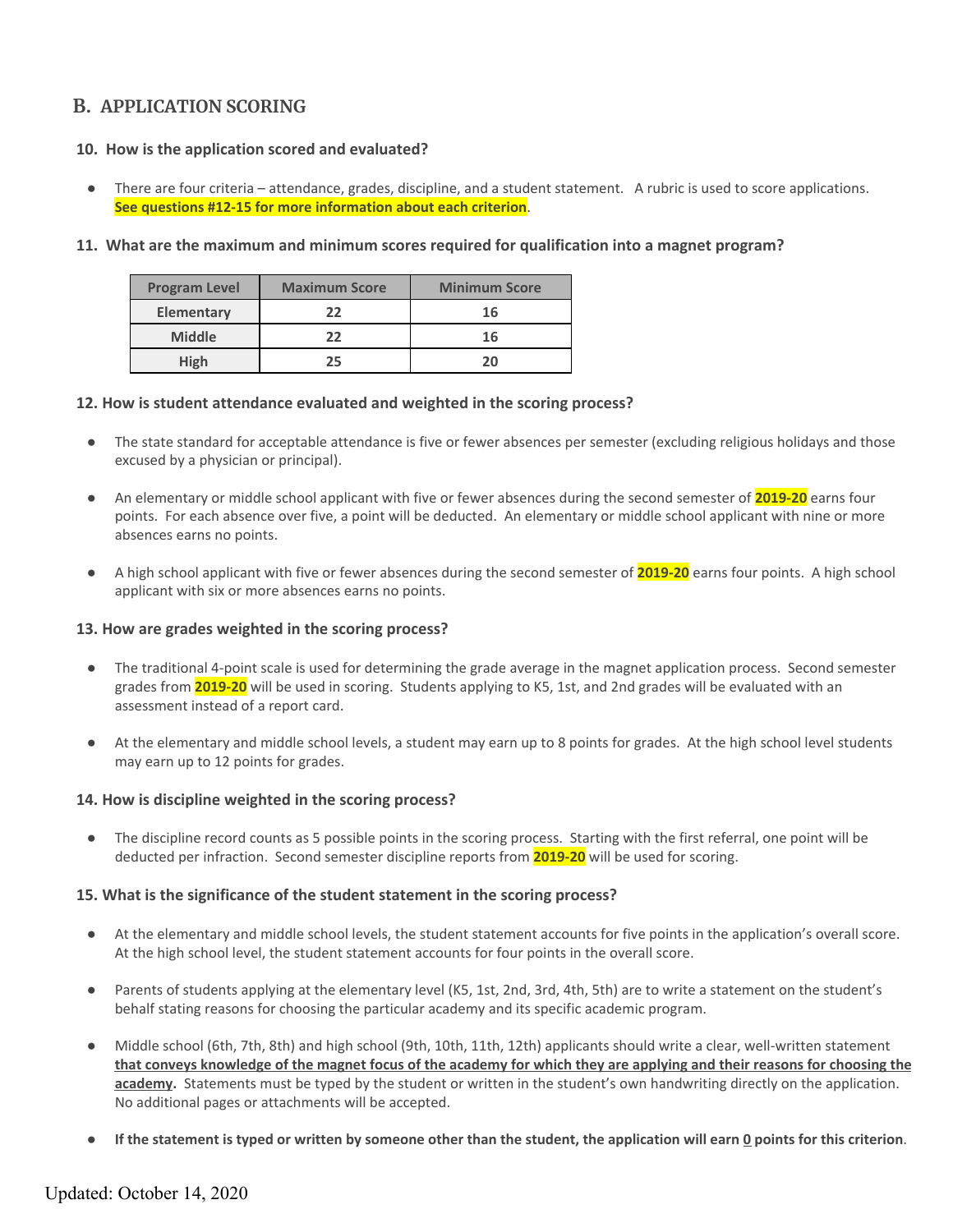## **16. In addition to the completed magnet application, what additional documentation is required?**

- All parents (in-district and out-of-district) who submit applications after the 6th round are responsible for providing the supporting documentation listed on page 3 of the magnet application.
- If you are applying from an **out-of-district school** (public, charter, virtual, private, or homeschool), it is important to assure the supporting documentation, as noted on page 3 of the magnet application, is submitted with the application. In addition, it is vital to contact the magnet coordinator of the school to which you are applying - at the beginning of the application window- to ensure you provide all necessary information in the appropriate format.

## **17. How do I find out my child's home-based (assigned) school according to our address?**

Go to the district website [http://public.greenville.k12.sc.us](http://public.greenville.k12.sc.us/) to search by your street address or subdivision name.



## **C. ENROLLMENT NOTIFICATION / ACCEPTANCE**

## **18. When and how will the student/parents be notified of acceptance decisions?**

- Parents will receive notification of acceptance decisions via email, phone, or U.S. mail. **Parents must ensure that email addresses, phone numbers and mailing addresses on the application are correct.** Applications in any round may be accepted, denied, or placed on a wait list.
- Parents who receive notification their student is approved for a magnet slot will need to contact the school by the indicated deadline to state their intent to enroll their child at the school for the following school year. **If a parent does not respond to** the invitation to enroll by the deadline, the slot will be offered to the next student on the waitlist.
- Wait until you have received notification from all magnet academies to which your student has applied before making your **decision***.* Students can only accept one invitation if two or more schools offer slots. The process will **NOT** allow a student or parent to accept a slot at more than one magnet school. Once a student has accepted a slot at a magnet academy, the system will automatically delete his or her name from all other magnet academy lists.

## **19. What happens if, after enrolling in a magnet academy, I decide to attend another school?**

- If a magnet student decides to attend another school, parents are expected to directly notify the school magnet **coordinator in writing at that time.** This includes any student who accepts a slot at a private or charter school, enrolls in a virtual school or different public school, or whose parents decide to home-school.
- If a student leaves a magnet academy and enrolls at another school, he/she surrenders the magnet academy slot.
- Students who participate on any sports teams are advised to contact the school district athletic director, 355-3987, to **answer questions related to eligibility prior to enrolling or withdrawing.**

## **20. What happens if I change my address?**

- Any magnet student who moves must report the change of address immediately to the school magnet coordinator and **attendance clerk and provide 2 proofs of the new address (copy of power, gas bill, etc.).**
- If a student has been attending a school as a magnet student and then moves into the magnet academy's attendance area, the student is no longer classified as a magnet student but is still eligible to participate in the magnet academy program.
- If a non-magnet student moves out of the attendance area for a particular magnet academy and is no longer a "home based" student, he or she must submit a new magnet application and be accepted in order to return to the academy for the following school year. No special consideration will be given to the student in the magnet application process.